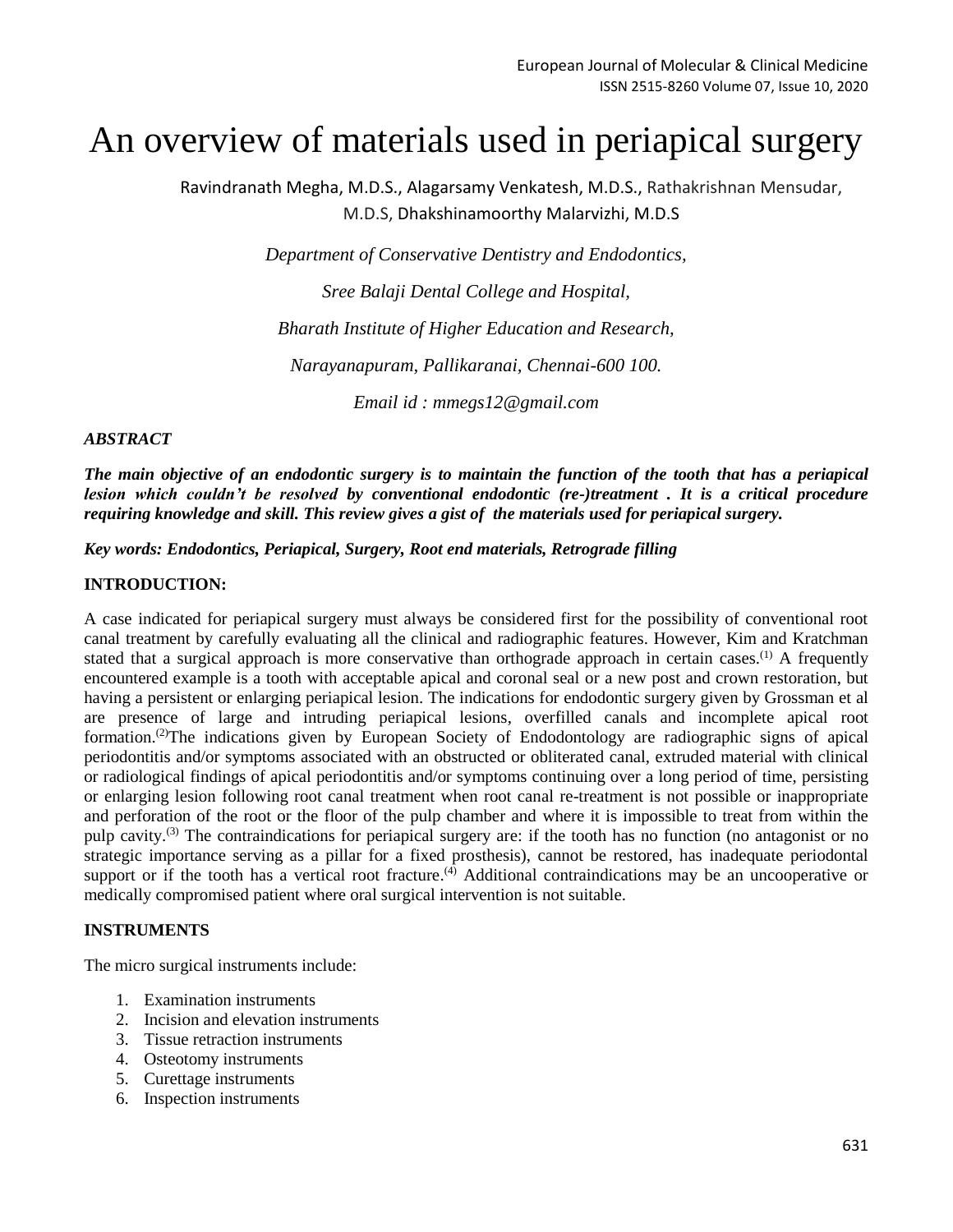- 7. Retro-filling carrier and plugging instruments
- 8. Suturing instruments and
- 9. Miscellaneous instruments.

The instruments included in each type are briefed in Table 1

The micromirrors are stainless steel surfaced, available in round and rectangular shapes.The sapphire surfaced have diameter of 3mm. These micromirrors are positioned at 45° angle to the resected root to reflect the entire root surface. The micro-explorer is useful for looking for the exact site of a leak on the resected root surface and identifying a fracture line. The retro-filling carrier instruments are of flat surfaced and ball ended types.The micro pluggers are available with diameter of 0.2-0.5mm.Tip angle is of 90 degrees for universal use and 65 degrees for lingual apex.The length of the tip is 3mm.

# **MATERIALS**

#### **Hemostatic agents**

They include mechanical agents like bone wax, cotton pellet and chemical agents which include epinephrine pellets and ferric sulphate solution. The absorbable haemostatic agents are gelfoam, absorbable collagen (microfibrillar collagen hemostasis) which are intrinsic whereas surgicel is extrinsic. Surgical Calcium sulphate is a hemostatic agent which works by mechanical action.

#### **Suture materials**

Sutures are silt, gut and ethibond. Silk sutures are natural, non-absorbable, multi filamentous and braided. One advantage is its ease of manipulation. The movement of fluids between the fibres called the 'wicking action' caused due to the high capillary action of the suture results in severe oral tissue reactions.(5) It tends to support bacterial growth.<sup>(5)</sup> Due to the severe tissue reaction to silk, it is not the suture material of choice for endodontic surgery today.Gut sutures are natural and absorbable. They are plain or chromic. In terms of biocompatibility, plain gut is preferred over chromic gut for oral soft tissues.<sup>(5)</sup> They are not routinely used for periapical surgery because sutures may weaken or dissolve too soon or remain in incision area for longer than desired. Ethibond is synthetic, nonabsorbable and braided suture composed of polyethylene terephthalate. It has a smooth teflon or polybutilate coating which is well suited for periradicular surgery. It is easy to handle and does not promote bacterial growth. Tissue adhesives such as cyanoacrylates and fibrin glues may hold promise for wound closure after periradicular surgery.<sup>(6)</sup> Suturing needles are half round or  $3/4<sup>th</sup>$  round and a needle with reverse cutting edge is preferred.

# **Root end conditioning**

For root end conditioning citric acid, tetracycline and EDTA are used. 1- 2 minutes of application of 50% citric acid (pH-1) results in demineralised root ends and promotes faster healing.<sup>(7)</sup> Extended application discourages alveolar bone growth.<sup>(8)</sup> Tetracycline removes smear layer, leaving clean, open tubules in 30 seconds.<sup>(9)</sup> EDTA has neutral pH and is more favourable for human PDL cell attachment.<sup>(10)</sup>

# **Root End Filling materials:**

# **Amalgam**

Amalgam was the most extensively used retro-filling material and was first reported by Farrar in 1884.<sup>(11)</sup> It is easy to manipulate and has good radio opacity. It is non-soluble in tissue fluids. The marginal adaptation improves as amalgam ages due to formation of corrosion products.(11) The disadvantages of amalgam include initial marginal leakage, corrosion, contamination of periapical tissues by tin and mercury, moisture sensitivity of some alloys, need for retentive undercut preparation, staining of hard and soft tissues and technique sensitivity.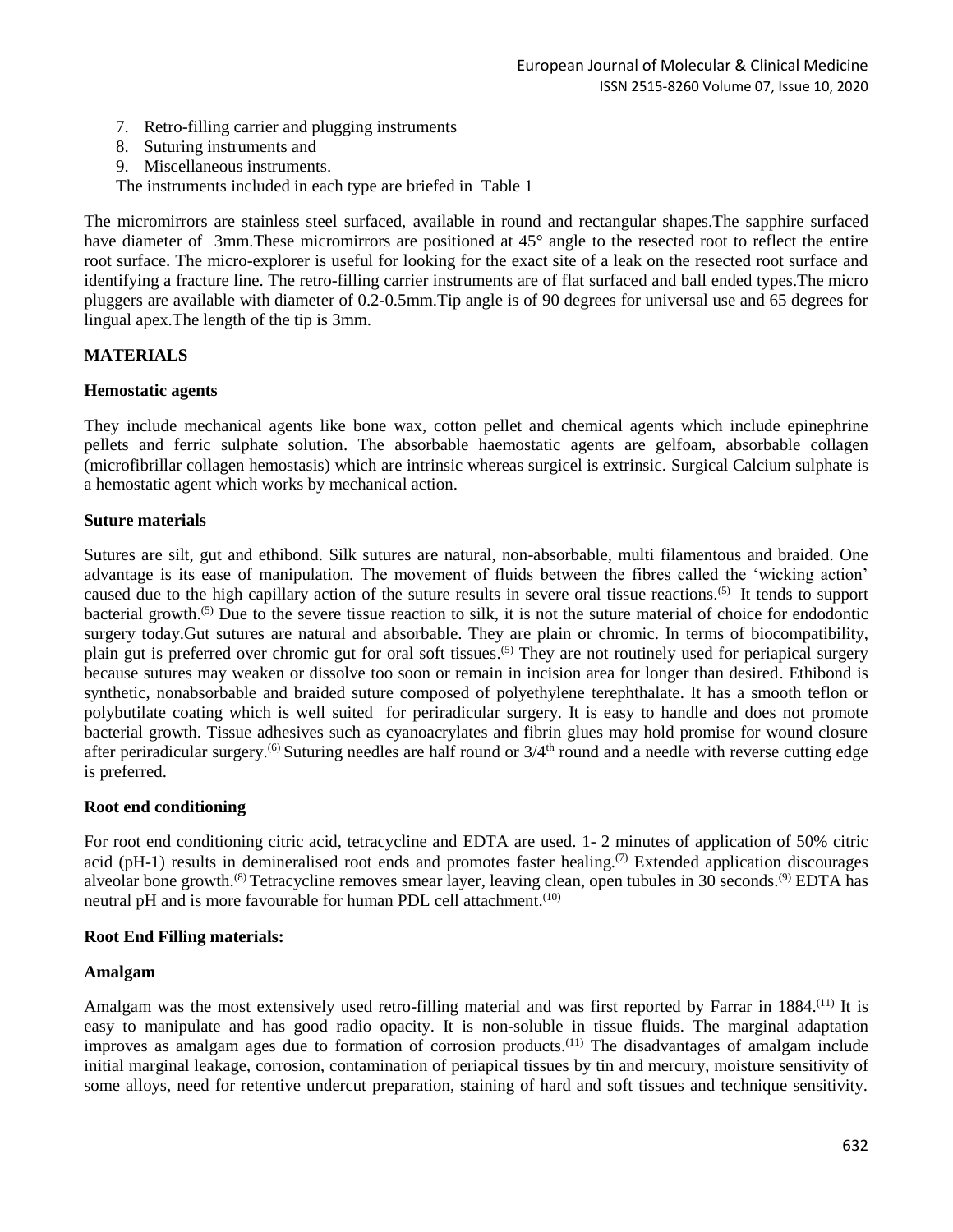Use of Amalgambond, a 4-META bonding agent with amalgam significantly reduces the microleakage of amalgam retrofillings. $(12)$ 

#### **Guttapercha**

The use of gutta percha as a root-end filling material was not advocated until the development of thermoplasticized gutta-percha. It is reported in a study that a better seal can be obtained with thermoplasticized gutta-percha than amalgam with and without varnish.(13) Due to its innate porosity, it expands by absorbing the moisture from surrounding periapical tissue followed by contraction at a later stage. This may result in poor marginal adaptation and increased microleakage.<sup>(14)</sup>

#### **Zinc oxide eugenol (ZOE)**

Its use as a root-end sealing agent in periradicular surgery has had limited documentation. Newer modifications of ZOE compounds, such as Intermediate Restorative Material (IRM) and Super Ethoxy Benzoic acid(EBA) provide a better apical seal. IRM is zinc oxide eugenol cement with addition of 20% polymethacylate by weight to the powder. Super EBA is zinc oxide eugenol cement modified with ethoxybenzoic acid to change the setting time and enhance the mechanical properties of the mixture. Super EBA has high compressive strength, high tensile strength, neutral pH and low solubility. Super EBA shows good adherence to tooth structure even in presence of moisture. Super EBA adheres well to itself unlike IRM. Hence it can be added in increments as necessary. Reports showed a good healing response to super EBA with minimal chronic inflammation at the root apex.<sup>(15)</sup> Super EBA and IRM showed less microleakage as compared to silver amalgam.<sup>(16)</sup>

#### **Cavit**

Cavit is a zinc oxide based filling material frequently used as provisional restoration. Cavit is soft initially when placed in the tooth but gradually undergoes a hygroscopic setting after permeating with water or periapical fluids. This was the reason for its use as a root-end filling material. It is found to be soluble and quickly disintegrates in tissue fluids. It exhibits greater leakage than IRM.<sup>(17)</sup> Biocompatibility studies with Cavit are in conflict, showing it to be both toxic<sup> $(18)$ </sup> and nontoxic.<sup> $(19)$ </sup>

# **Gold**

Schuster in 1913 and Lyons in 1920 first reported the use of gold foil as a root-end material. It shows ideal marginal adaptability, surface smoothness and biocompatibility. Gold Foil was found to be the best apical sealing material as far as the improvement in biting force is concerned.(20) But its routine use as a root-end filling material is not practical because it requires a moisture free environment, careful placement and finishing. However it can be used in cases where perfect isolation is achieved.

#### **Polycarboxylate Cement**

It was introduced by Smith in 1968. It is available as powder and liquid. The powder is modified zinc oxide with fillers and liquid comprises of aqueous solution of polyacrylic acid. When the powder and liquid are mixed and hardened, it forms a cement of zinc oxide particles dispersed in a cross linked structureless matrix of zinc polycarboxylate. The initial pH of the cement is 1.7, which increases as the cement sets. The use of polycarboxylate as root-end filling material is controversial because of their poor sealing ability and uncertain periradicular tissue response. Further evaluation is needed.

#### **Glass Ionomer Cements**

**T**hese cements show initial cytotoxicity which decreases as setting occurs. It is easy to handle and does not cause any adverse histological reaction in the periapical tissue.<sup>(21)</sup> The prior use of acid conditioners and varnishes enhances the marginal adaptation and adhesion of these cements. Light cured, resin reinforced GIC was used as a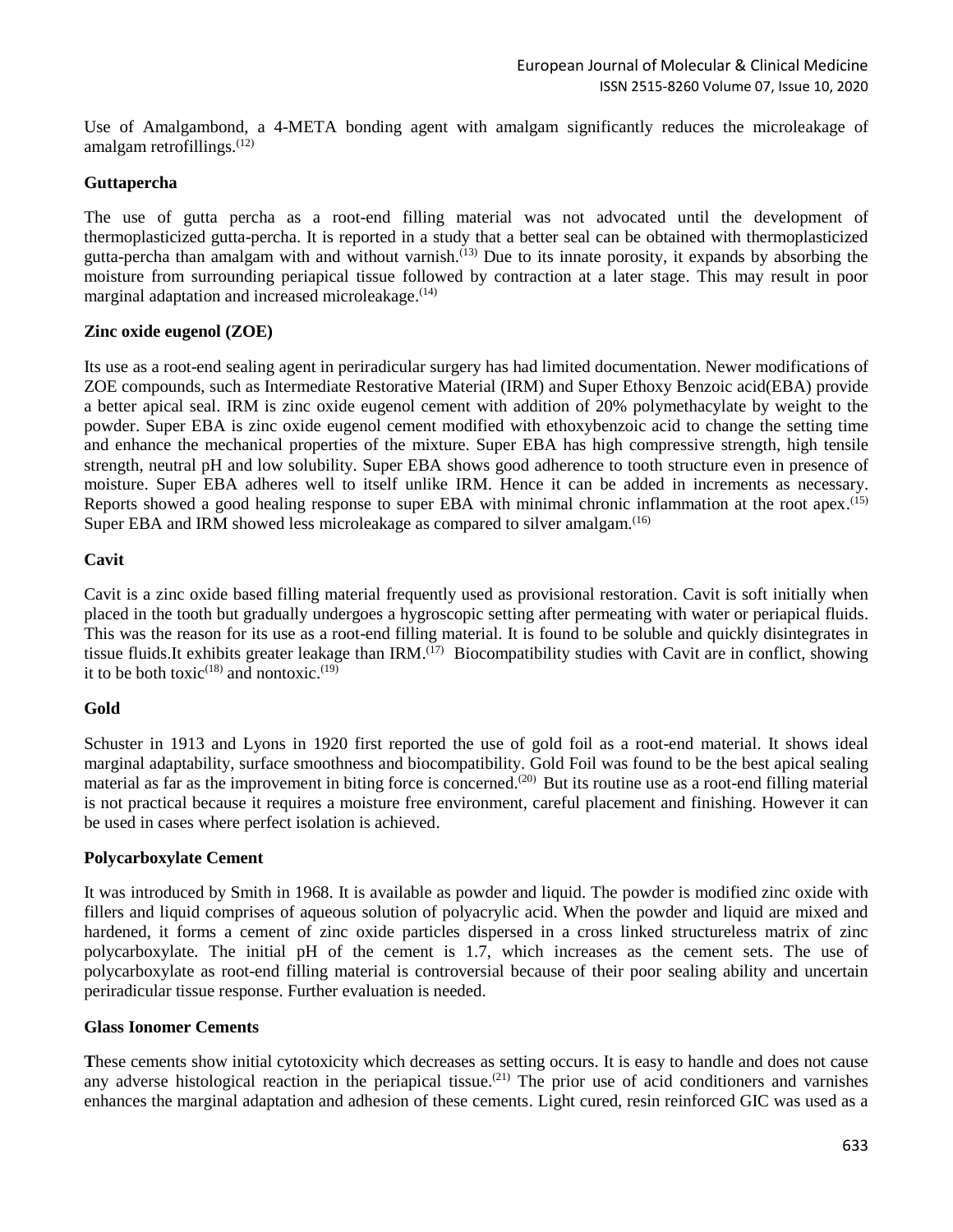retrograde filling material. Its sensitivity to moisture is less and hence it showed less microleakage. Glass ionomer cements containing glass-metal powder have been reported to have less microleakage and showed no pathologic signs. Their use as root-end filling materials needs further investigations.

# **Composites**

Composite resins have cytotoxic and irritating effects on pulp tissue due to which they have not been recommended as root-end filling materials. The newly evolving dentin bonding agents and composite resins may play a significant role in enhancing the final root-end filling. Further research is required regarding their use.

# **Mineral trioxide Aggregate (MTA)**

The powder contains tricalcium silicate, tricalcium aluminate, tricalcium oxide, silicate oxide and other mineral oxides which sets in presence of water. Its initial setting time is four hours during which the colloidal gel formed solidifies to a hard structure. The pH is 10.2 initially which increases to 12.5 three hours after mixing. MTA provides superior seal when compared with Amalgam, IRM and Super EBA.<sup>(22)</sup> Studies have shown that osteoblasts have favorable response to MTA as compared to IRM and amalgam.(23) In a two year follow-up study, MTA as root-end filling material resulted in a high success rate.<sup> $(24)$ </sup> Such studies support further development of MTA in reducing the long setting time and difficulty in manipulation.

# **Calcium Phosphate Cement (CPC)**

It is also known as hydroxyapatite cement. It is composed of tetracalcium phosphate and dicalcium phosphate reactants. They react isothermally with water forming a solid of carbonated hydroxyapatite. It is as radio opaque as bone. It forms hydroxyapatite by reacting with moisture or even blood present in periapical tissues. It has excellent biocompatibility eliciting no inflammatory response or toxic reaction. It has compressive strength greater than 60 Mpa maintaining its shape and volume over time. It is resorbed slowly and is replaced by bone in an approximate 1:1 ratio in an osteoconductive manner. CPC is a promising material for retrograde filling.

# **CONCLUSION**

An endodontic surgeon should consider using materials, which have been biologically and clinically evaluated and which have given evidence of long term success.

SOURCE OF FUNDING : Nil

ETHICAL CLEARANCE : Not required for a review manuscript

CONFLICT OF INTEREST : Nil

# **REFERENCES**:

- 1. Kim S, Kratchman S. Modern endodontic surgery concepts and practice: a review. Journal of endodontics. 2006 Jul 1;32(7):601-23.
- 2. Grossman L, Oliet S, Del Rio C. Endodontic practice. 11th ed. Philadelphia: Lea & Febiger; 1988.
- 3. European Society of Endodontology. Quality guidelines for endodontic treatment: consensus report of the European Society of Endodontology. International Endodontic Journal. 2006 Dec;39(12):921-30.
- 4. Von Arx T. Apical surgery: A review of current techniques and outcome. The Saudi Dental Journal. 2011 Jan 1;23(1):9-15.
- 5. Lilly GE, Cutcher JL, Jones JC, Armstrong JH. Reaction of oral tissues to suture materials. IV. Oral Surgery, Oral Medicine, Oral Pathology. 1972 Jan 1;33(1):152-7.
- 6. Coulthard P, Worthington H, Esposito M, Van Der Elst M, van Waes O. Tissue adhesives for closure of surgical incisions. Clinical Otolaryngology. 2006 Dec; 31(6).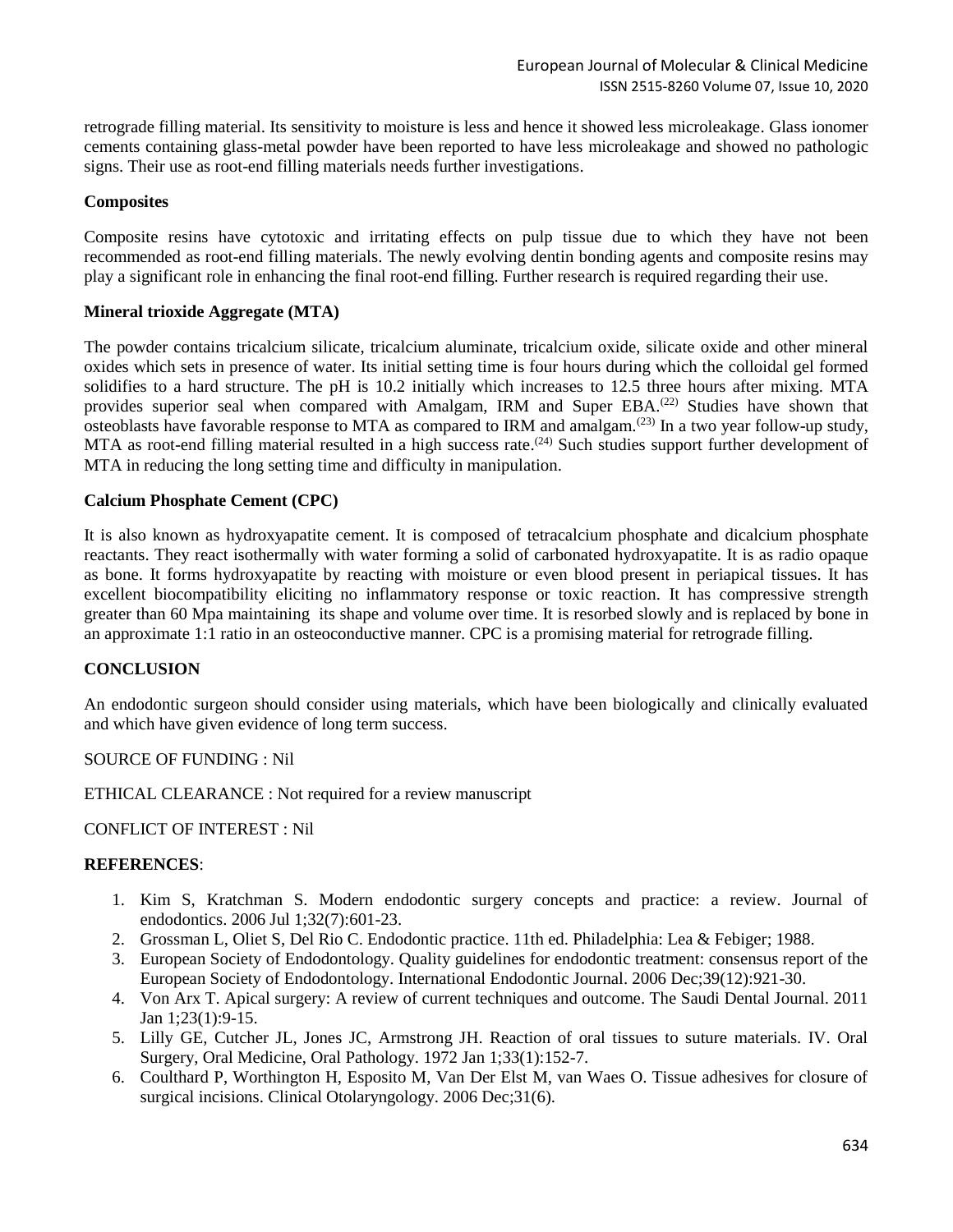- 7. Craig KR, Harrison JW. Wound healing following demineralization of resected root ends in periradicular surgery. Journal of Endodontics. 1993 Aug 1;19(7):339-47.
- 8. Blornlöf J, Lindskog S. Periodontal tissue-vitality after different etching modalities. Journal of clinical periodontology. 1995 Jun;22(6):464-8.
- 9. Madison III JG, Hokett SD. The effects of different tetracyclines on the dentin root surface of instrumented, periodontally involved human teeth: a comparative scanning electron microscope study. Journal of periodontology. 1997 Aug;68(8):739-45.
- 10. Zaman KU, Sugaya T, Hongo O, Kato H. A study of attached and oriented human periodontal ligament cells to periodontally diseased cementum and dentin after demineralizing with neutral and low pH etching solution. Journal of periodontology. 2000 Jul;71(7):1094-9.
- 11. Bhagat K, Goel M, Bhagat N. Root-End Filling Materials and Recent Advances: A Review. EC Dental Science. 2017;12:46-57.
- 12. Anderson RW, Pashley DH, Pantera EA. Microleakage of amalgam bond in endodontic retrofillings. J Endod. 1991;1:63-5.
- 13. MacPherson MG, Hartwell GR, Bondra DL, Weller RN. Leakage in vitro with high-temperature thermoplasticized gutta-percha, high copper amalgam, and warm gutta-percha when used as retrofilling materials. Journal of endodontics. 1989 May 1;15(5):212-5.
- 14. Woo YR, Wassell RW, Foreman PC. Evaluation of sealing properties of 70° C thermoplasticized gutta‐percha used as a retrograde root filling. International endodontic journal. 1990 Mar;23(2):107-12.
- 15. Oynick J, Oynick T. A study of a new material for retrograde fillings. Journal of endodontics. 1978 Jul 1;4(7):203-6.
- 16. Higa RK, Torabinejad M, McKendry DJ, McMillan PJ. The effect of storage time on the degree of dye leakage of root-end filling materials. International endodontic journal. 1994 Sep; 27(5): 252-6.
- 17. Friedman S, Shani J, Stabholz A, Kaplawi J. Comparative sealing ability of temporary filling materials evaluated by leakage of radiosodium. International endodontic journal. 1986 Jul;19(4):187-93.
- 18. Wennberg A, Hasselgren G. Cytotoxicity evaluation of temporary filling materials. International endodontic journal. 1981 May;14(2):121-4.
- 19. Al-Nazhan S, Sapounas G, Spngberg L. In vitro study of the toxicity of a composite resin, silver amalgam, and Cavit. Journal of endodontics. 1988 Jan 1;14(5):236-8.
- 20. Goel BR., et al. "Clinical evaluation of gold foil as an apical sealing material for reimplantation". Oral Surgery, Oral Medicine, Oral Pathology, Oral Radiology, and Endodontology 55.5 (1983): 514-518
- 21. Callis PD and Santini A. "Tissue response to retrograde root fillings in the ferret canine: A comparison of glass ionomer cement and gutta percha with sealer". Oral Surgery, Oral Medicine, Oral Pathology, Oral Radiology, and Endodontology 64.4 (1987): 475-479.
- 22. Torabinejad M, Rastegar AF, Kettering JD, Ford TR. Bacterial leakage of mineral trioxide aggregate as a root-end filling material. Journal of endodontics. 1995 Mar 1;21(3):109-12.
- 23. Zhu Q, Haglund R, Safavi KE, Spangberg LS. Adhesion of human osteoblasts on root-end filling materials. Journal of Endodontics. 2000 Jul 1;26(7):404-6.
- 24. Chong BS, Pitt Ford TR, Hudson MB. A prospective clinical study of Mineral Trioxide Aggregate and IRM when used as root‐end filling materials in endodontic surgery. International endodontic journal. 2003 Aug;36(8):520-6.

| <b>TYPE</b> |                                       | <b>INSTRUMENTS</b>                              |  |  |  |  |
|-------------|---------------------------------------|-------------------------------------------------|--|--|--|--|
|             | 1. Examination instruments            | Mouth mirror, explorer and periodontal probe    |  |  |  |  |
|             | 2. Incision and elevation instruments | 15c blade and handle, microsurgical scalpel and |  |  |  |  |
|             |                                       | soft tissue or periosteal elevators             |  |  |  |  |
|             | 3. Tissue retraction instruments      | Kim/Pecora (KP) 1, 2, 3 and 4 retractors and    |  |  |  |  |
|             |                                       | university of Minnesota retractors              |  |  |  |  |
|             | 4. Osteotomy instruments              | H 161 Lindemann bone cutting burs and the       |  |  |  |  |

TABLE 1 – Instruments classified under each category